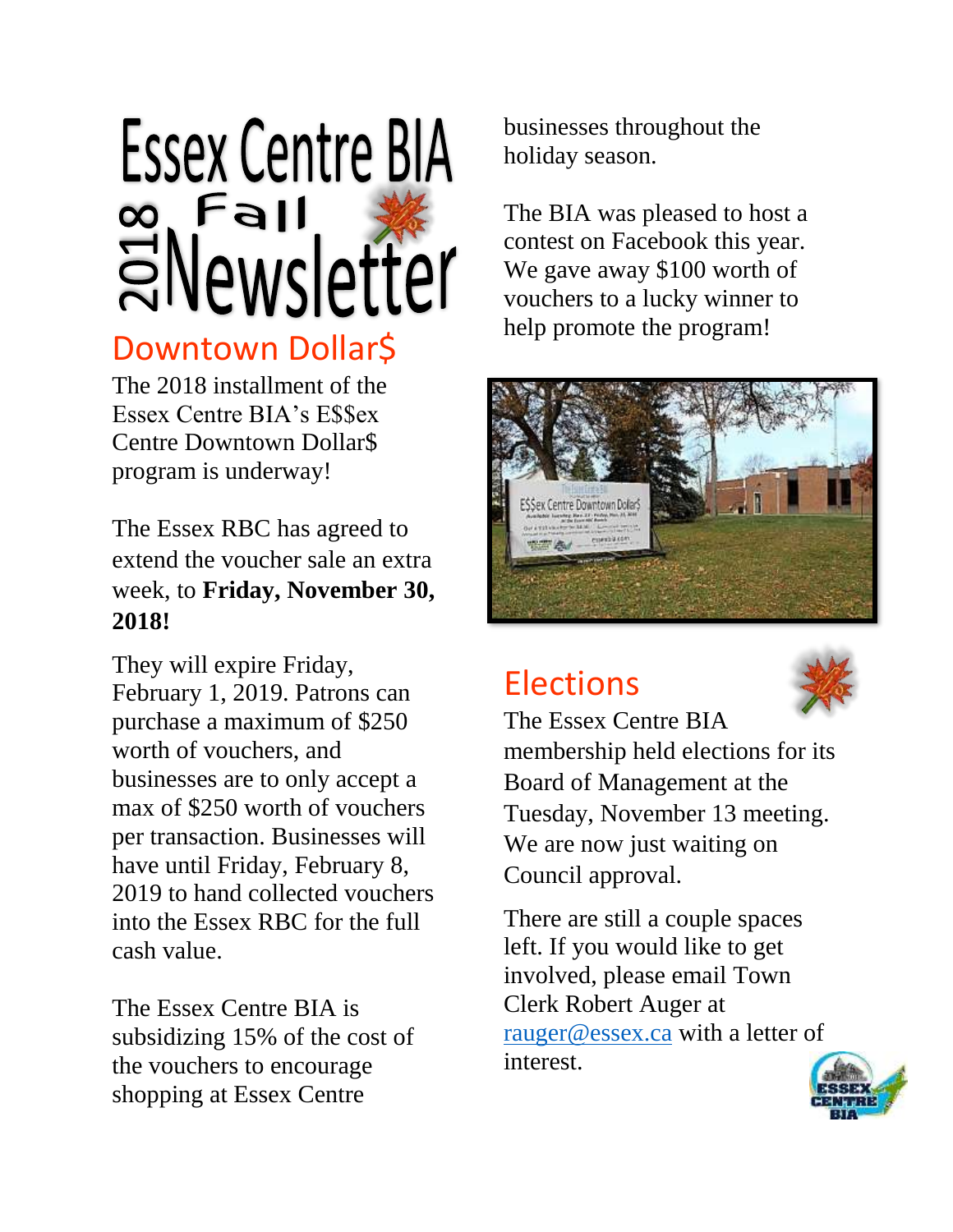# Tiny Tot Parade

The Essex Centre BIA was pleased to host the annual Tiny Tots Parade on Wednesday, October 31!

Even though the weather was damp and rainy, we still had around 200 youths come out to enjoy the event. Plus, we were able to collect non-perishable food donations for local food banks!

A special 'thank you' goes out to all the businesses and EDHS students who handed out candy!

# Street Party



The Essex Centre BIA hosted the second annual Fall in Love with Our Local Street Party on



Friday, September 29. Even though the original date was cancelled due to weather, we still had a great time! Brampton Batman was a huge hit at this event, which had a superhero theme!

We are looking forward to hosting this great event, which connects shoppers to businesses, again next year. A special 'thank you' goes out to each business that participated.

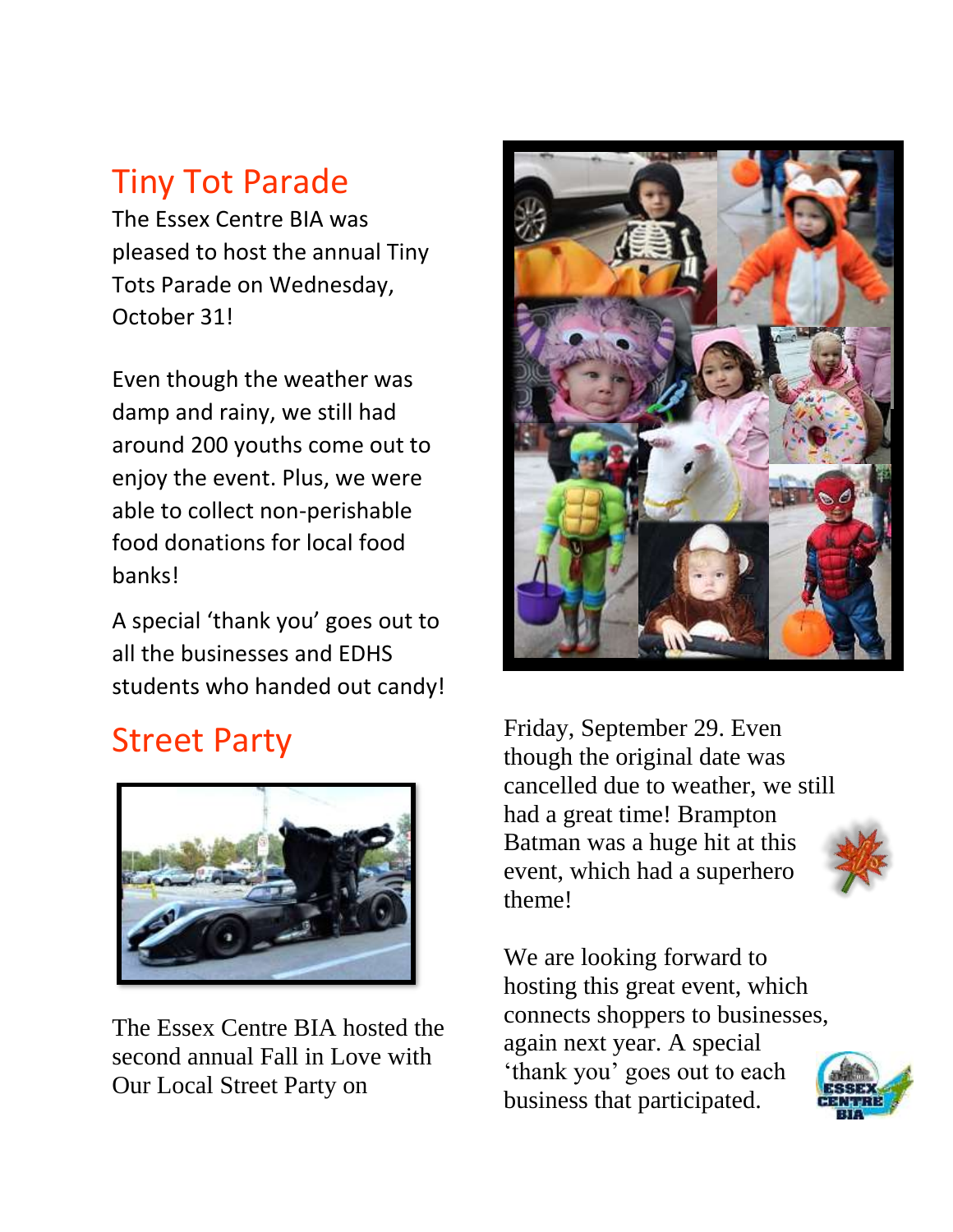## Pavilion Décor

The Essex Centre BIA could not pass up the opportunity to deck out the new pavilion for the holidays. A new, large-sized wreath and lights were installed recently!  $\ast$ 

In September, the Essex Centre BIA won the Essex Communities in Bloom Landscape Special Recognition Award, primarily for the work done to install the pavilion.

#### New to Town \*

**Rustic Edge Décor and More** is located at 48 Talbot Street North. This new business sells décor and offers craft/art lessons weekly, in addition to special classes for groups!





#### **Lola's Round Table Respite**

**Services** is new to the neighborhood! It is located at 102 Talbot Street South, Unit 2. Call 226-346-5652 to learn about this respite service for adults with disabilities. New clients welcome.

Log onto



[https://www.facebook.com/lola](https://www.facebook.com/lolasroundtable/) [sroundtable/](https://www.facebook.com/lolasroundtable/) to learn more.





\*